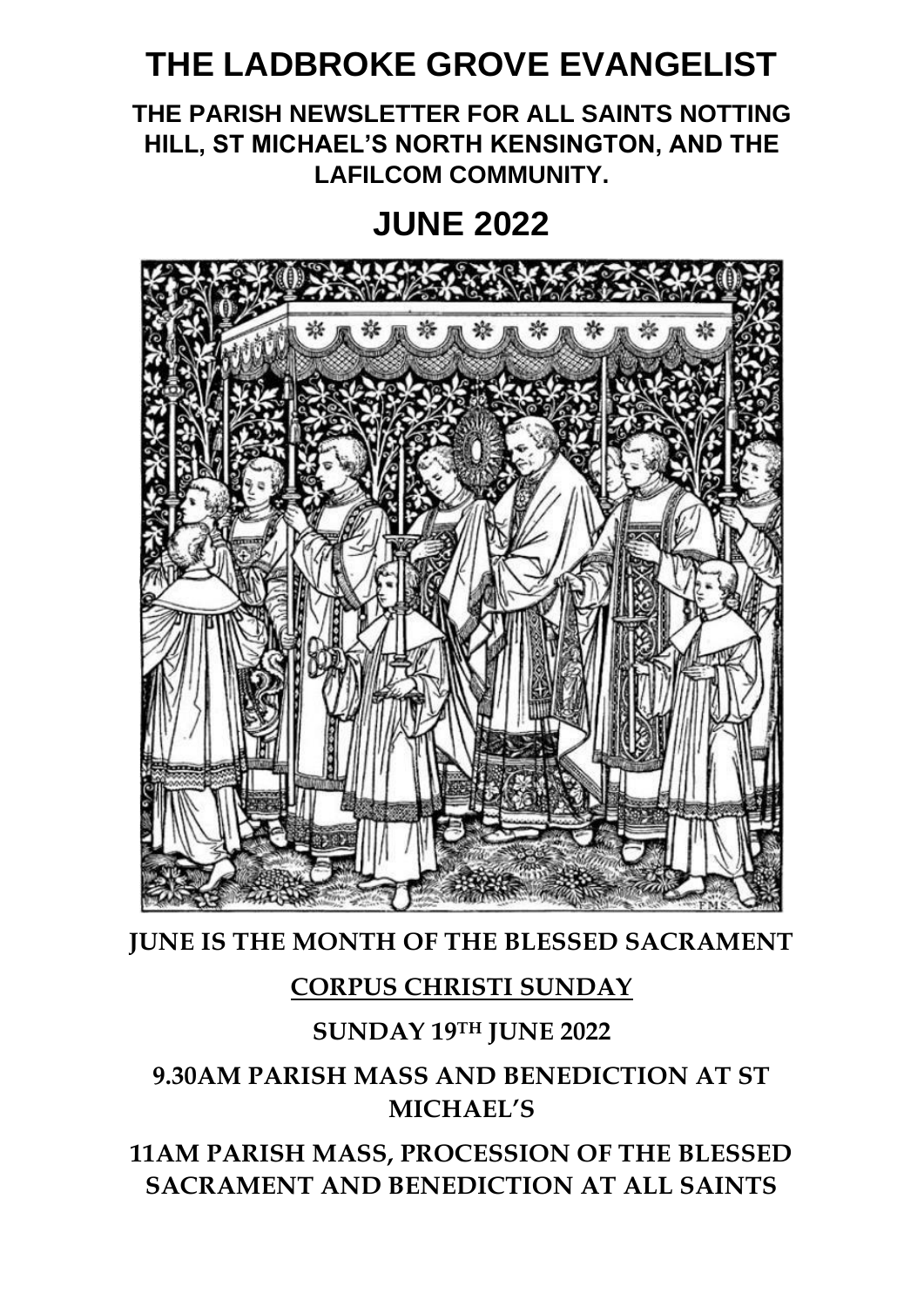# **SUNDAY MASSES IN JUNE 9.30AM PARISH MASS AT ST MICHAEL'S**

#### **10.30AM MORNING PRAYER AT ALL SAINTS**

# **11AM PARISH MASS AT ALL SAINTS**

### **11.30AM TAGALOG MASS AT ST MICHAEL'S**

## **HEARTS FOR GRENFELL**

**Last year All Saints hosted a series of workshops making clay hearts. These 72 hearts have now been glazed and fired and will create a** 

**'Carpet of Hearts'**

**in All Saints from 8th -15th June,**

**We hope this will offer a space for prayer, remembrance and reflection around the 5th Anniversary of the tragedy.**

**Mass on Sunday 12th June will have prayers for those killed, for the bereaved and for the survivors.**

#### **JUBILEE SERVICE AND PARTY**

# **SATURDAY 4TH JUNE, 12 NOON**

**A short service to celebrate the Queen's Platinum Jubilee**

**at St Michael's followed by a party in the Garden**

**JUBILEE IMPROMPTU CONCERT AT ALL SAINTS**

**Saturday 4 th June 3pm**

# **Music for the Jubilee**

**A Celebration of the Platinum Jubilee!**

**With music from Gillian Spragg and Fr Philip**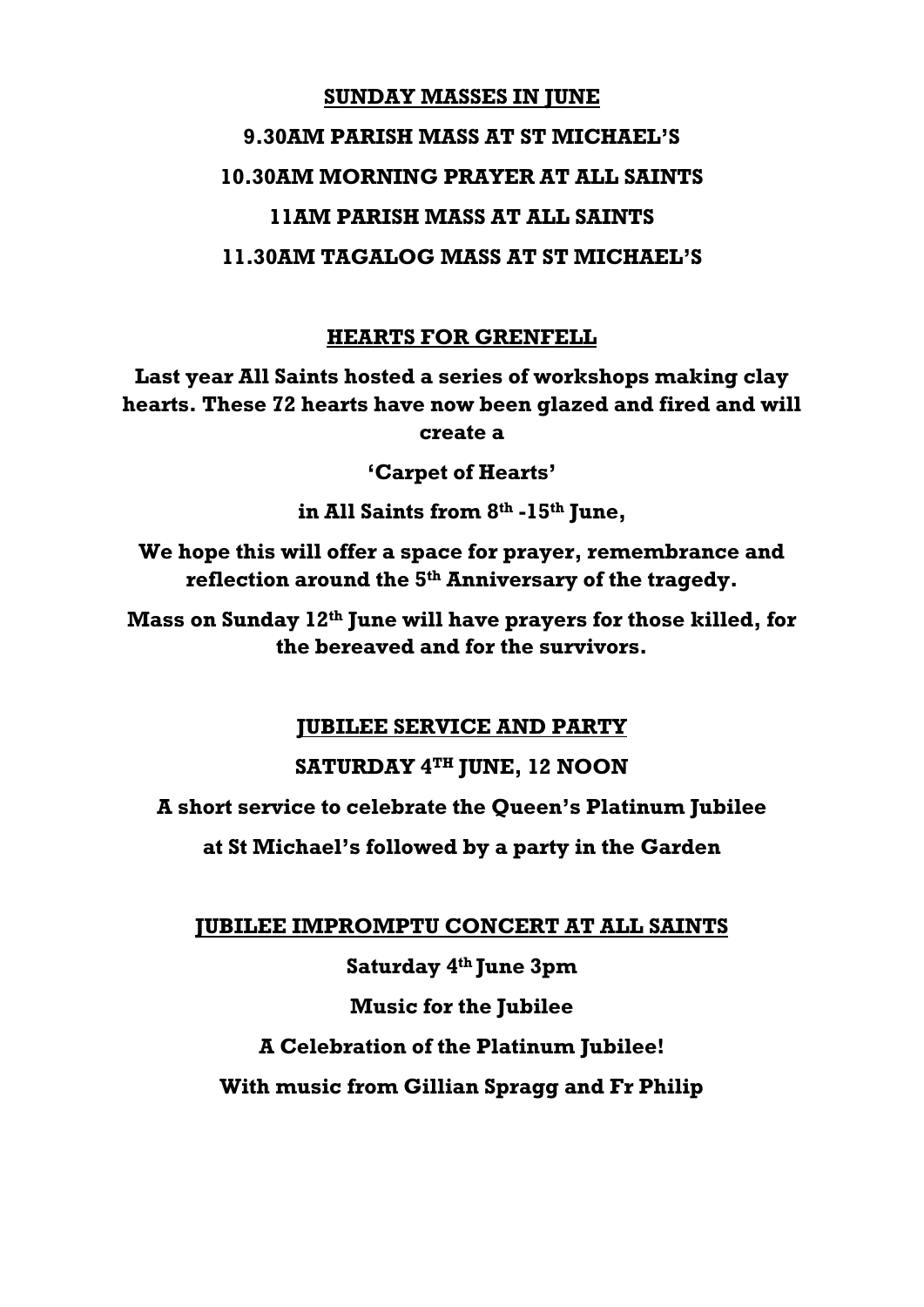#### **PENTECOST**

#### **Sunday 5th June 2022**

**We would like to invite you to come along to Mass in National Costume or Colours as we celebrate the worldwide family of the Church!**

**At the end of Mass we will distribute Jubilee Mugs and Booklets to any under 18s at Mass.**

**We will also plant sunflower seeds as part of the Mothers Union Summer of Hope appeal. These will be planted in thanksgiving and memory of women who have inspired us.**

## **ALL SAINTS FOODBANK**

**Foodbank will meet on Friday 24th June 10am-11am.**

**Do please bring items along for the Foodbank and leave them in the basket. This month we particularly ask for tinned fruit and tinned hot dogs.**

# **WAND Foodbank**

**Tuesdays 10.30am-4pm at St Michael's Ladbroke Grove. This project feeds around 200 families per week.**

#### **FLORES DE MAYO**

**We are all invited to join the Ladbroke Grover Filipino Community (LaFilCom) for the celebration of the Flores de Mayo. This wonderful pageant celebrates Mary's Month of May and will include a procession and party! There will be many wonderful costumes and Our Lady will be decorated with flowers.**

**Sunday 29th May after the 11.30am Mass at St Michael's**

**From All Saints we will make our way to St Michael's in procession with hymns**

#### **HEALING MINISTRY**

**This will take place on Sunday 5th June at the end of the 11am Mass.**